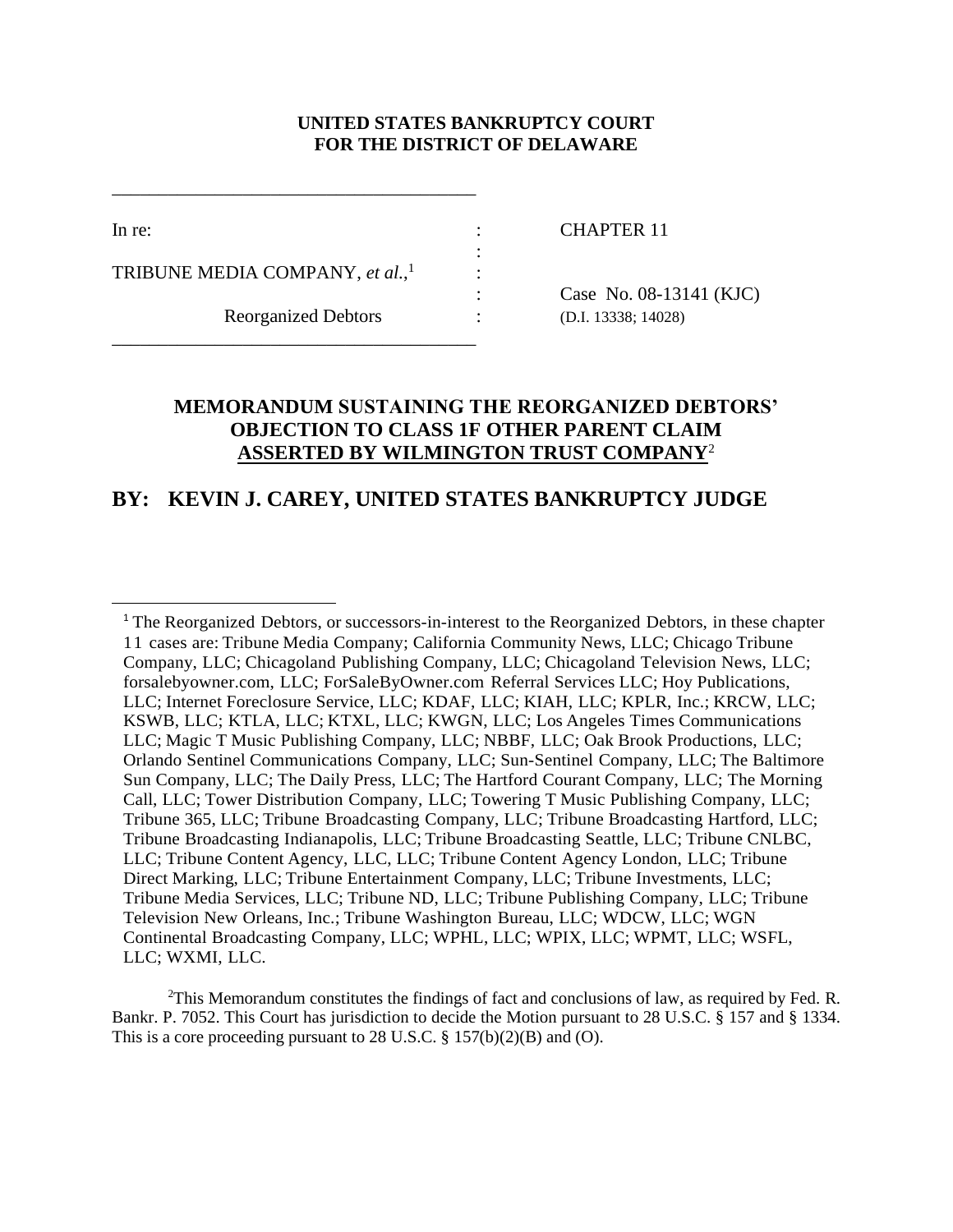Wilmington Trust Company ("WTC") included postpetition attorney fees and costs of more than \$30 million in its unsecured Class 1F Claim that will receive a partial distribution under the confirmed Plan. The Reorganized Debtors object to this portion of WTC's Class 1F Claim, arguing that a majority of courts have decided that unsecured creditors cannot include postpetition attorney's fees in their claims against the bankruptcy estate.<sup>3</sup> In response, WTC argues that the 2007 United States Supreme Court *Travelers* decision<sup>4</sup> rejected this rule and determined that postpetition attorney's fees may be included in an unsecured claim if recovery of the fees are permitted by an enforceable prepetition contract. After consideration of *Travelers*, along with a textual analysis of Bankruptcy Code sections 502(b), 506(a) and 506(b), and consistent with the Mediator's Report and Recommendation, the Debtors' objection will be sustained and WTC's claim for postpetition attorney's fees and costs will be disallowed.

### BACKGROUND

On December 8, 2008, Tribune Company and certain affiliates (the "Debtors") filed voluntary petitions under chapter 11 of the Bankruptcy Code. On July 23, 2012, this Court entered the Order Confirming the Fourth Amended Joint Plan of Reorganization (the "Plan") for Tribune Company and Its Subsidiaries Proposed by the Debtors, the Official Committee of Unsecured Creditors, Oaktree Capital Management, L.P., Angelo, Gordon & Co., L.P. and JP

 $\overline{a}$ 

<sup>3</sup> *See, e.g., Global Indus. Tech. Serv. Co. v. Tanglewood Inv., Inc. (In re Global Indus. Tech., Inc.),* 327 B.R. 230, 239 (Bankr. W.D. Pa. 2005) (listing cases).

<sup>4</sup> *Travelers Cas. & Sur. Co. of America v. Pacific Gas and Elec. Co.*, 549 U.S. 443, 127 S.Ct. 1199, 167 L.Ed.2d 178 (2007).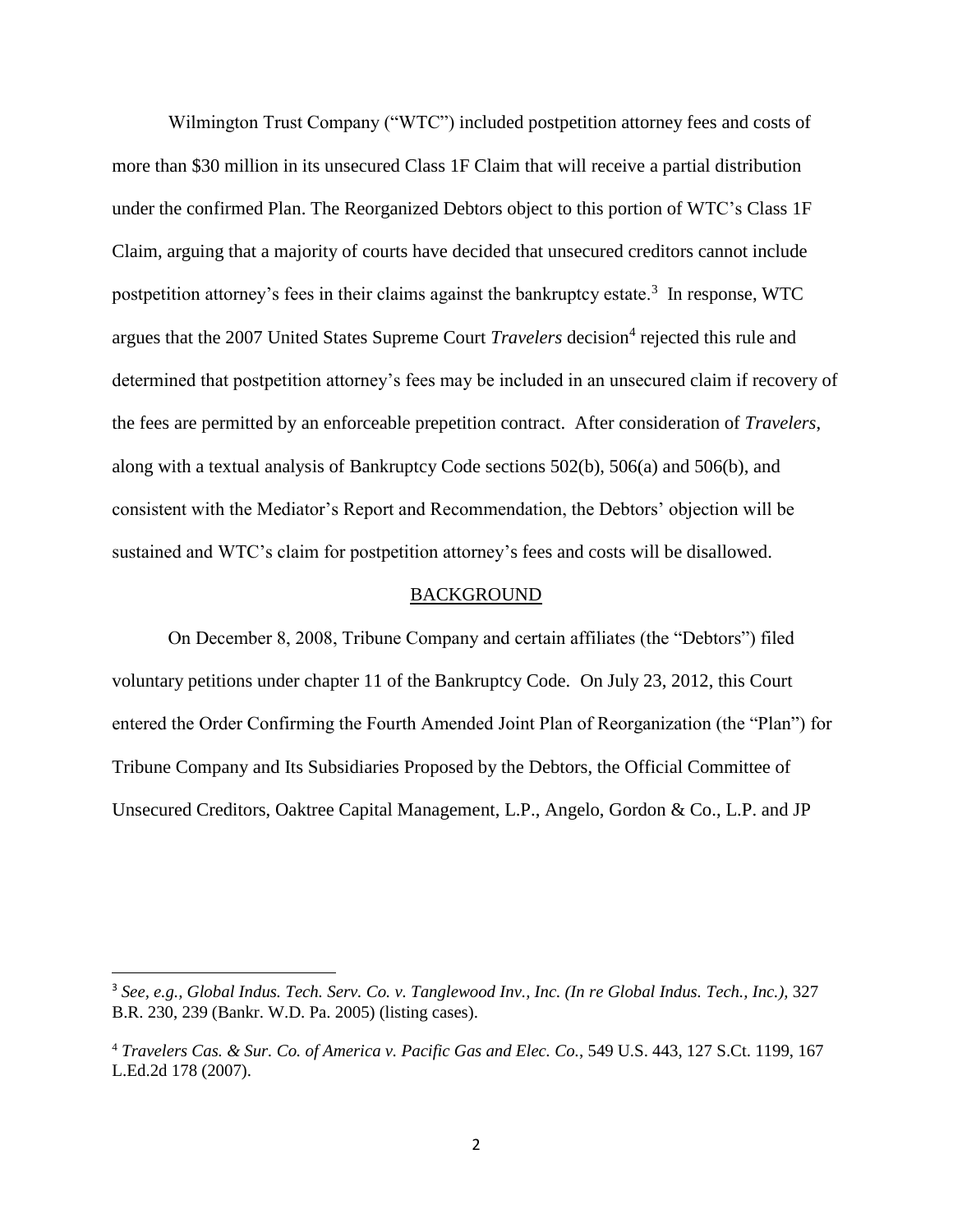Morgan Chase Bank, N.A. (the "Confirmation Order") (D.I. 12074). The Effective Date of the Plan was December 31,  $2012<sup>5</sup>$ 

WTC served as the indenture trustee for the PHONES Notes, which were unsecured subordinated securities.<sup>6</sup> After the Debtors' bankruptcy filing, WTC retained Brown Rudnick LLP, as well as other professionals, to represent WTC and the interests of the PHONES Noteholders in the bankruptcy case.<sup>7</sup> The Plan permits WTC to seek a general unsecured claim, classified as an Other Parent Claim under Class 1F of the Plan, "for fees, expenses arising under Section 6.07 of the PHONES Notes Indenture."<sup>8</sup>

In Section 6.07 of the PHONES Notes Indenture, Tribune agreed (1) to pay the Trustee [WTC] . . . reasonable compensation . . . for all services rendered by it hereunder . . . [and] (2) except as otherwise expressly provided herein, to reimburse the Trustee . . . for all reasonable expenses, disbursements and advances incurred or made by the Trustee in accordance with any provision of this Indenture (including the reasonable compensation and the expenses and

<sup>5</sup> Some creditors appealed the Confirmation Order and, in an opinion dated August 19, 2015, the Court of Appeals for the Third Circuit dismissed the appeal filed by Aurelius Capital Management, L.P. as equitably moot, but remanded the appeal filed by the Law Debenture Trust Company of New York and Deutsche Bank Trust Company Americas, deciding that their appeal was not equitably moot and could be decided on the merits. *In re Tribune Media Co.,* 799 F.3d 272 (3d Cir. 2015).

<sup>6</sup> The "PHONES Notes" are those certain exchangeable Subordinated Debentures due 2029, issued pursuant to that certain Indenture dated April 1, 1999 (the "PHONES Indenture") between Tribune as issuer and Wilmington Trust Company as successor indenture trustee. *See In re Tribune Co.,* 472 B.R. 223, 227 n.5 (Bankr. D. Del. 2012). Under the confirmed Plan, PHONES Noteholders received subordinated interests in the recoveries of a Litigation Trust.

 $<sup>7</sup>$  In addition to Brown Rudnick LLP, WTC's Fee Claim seeks payment for the fees and expenses of other</sup> retained professionals, including, Mesirow Financial Consulting LLC, Benesch Friedlander Coplan & Aronoff LLP, Sullivan Hazeltine Allinson LLC, Garvey Schubert Barer, The Law Offices of John Wells King, PLLC, Morton Research, Inc., Cypress Holdings LLC, and Hoffman Schultz Media Capital.

<sup>8</sup> Plan, § 1.1.101.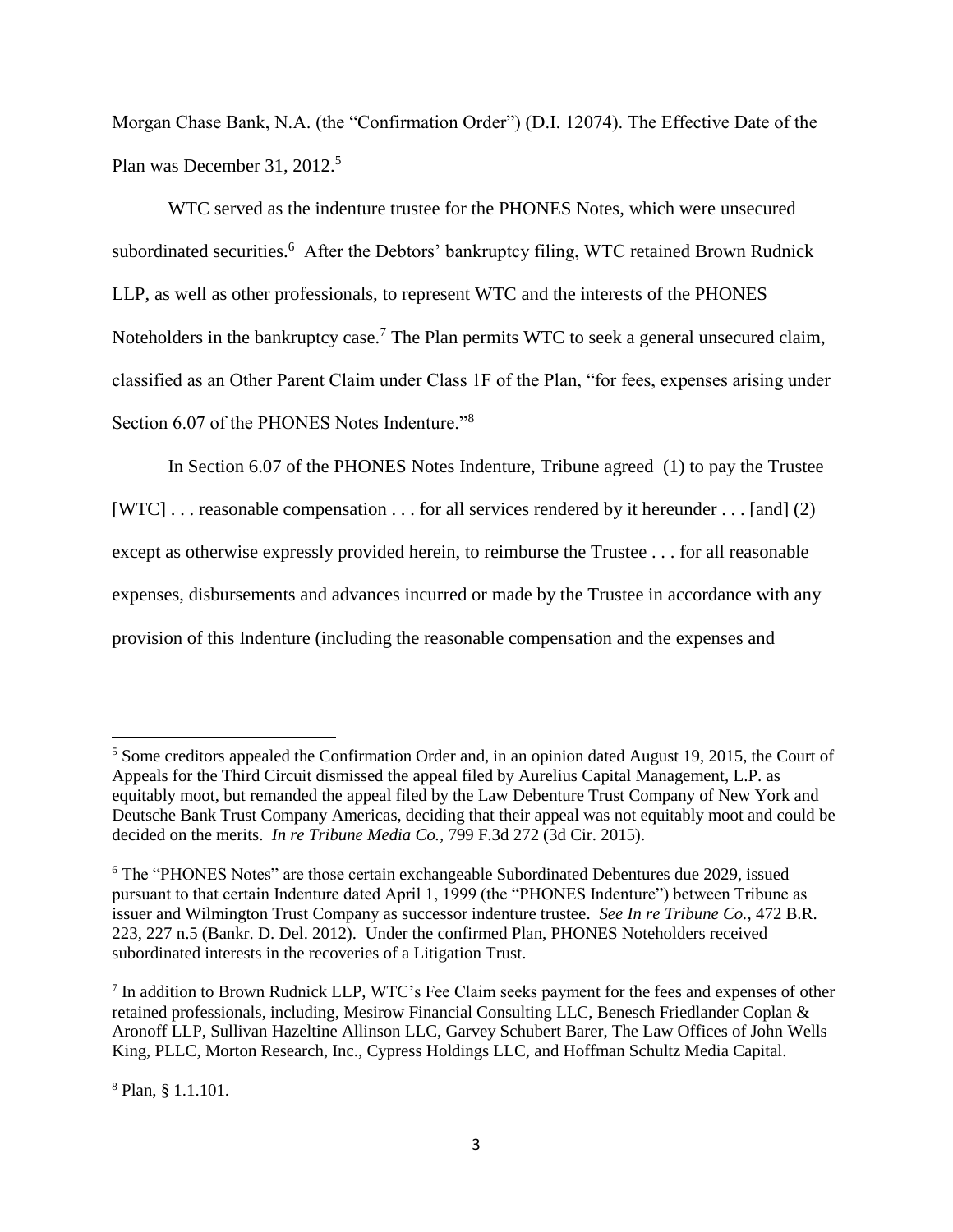disbursements of its agents and counsel)  $\ldots$  <sup>39</sup> WTC argues that two other provisions of the Indenture also support its Class 1F Fee Claim:

- (1) Section 5.03 of the Indenture provides that in the event of certain enumerated defaults, "the Company [which is defined as Tribune Company and any successor corporation] will upon demand of the Trustee, pay to it, for the benefit of the Holders of such Securities, . . . such further amount as shall be sufficient to cover the costs and expenses of collection, including the reasonable compensation, expenses, disbursement and advances of the Trustee, its agents and counsel."
- (2) Section 5.04 of the Indenture further allows the Trustee to file and prove a proof of claim in bankruptcy proceedings "in order to have the claims of the Trustee (including any claims for the reasonable compensation, expenses, disbursements and advances of the Trustee, its agents and counsel) and of the Holders allowed in such judicial proceedings" and to collect and receive any moneys or other property payable or deliverable on any such claims and to distribute the same . . . ."

Pursuant to a stipulated procedure,<sup>10</sup> on January 2, 2013, WTC provided the Reorganized Debtors with its Class 1F Claim, which included fees and expenses in the amount of \$30,289,093.33, under Bankruptcy Code § 502(b) (the "Fee Claim"). The Reorganized Debtors objected informally to the Fee Claim through a letter outlining their arguments for disallowance and/or limitation of the Fee Claim. Subsequent negotiations failed and the Reorganized Debtors filed a formal Objection to the Fee Claim on March 18, 2013 (D.I. 13338). WTC opposed the Objection.

<sup>9</sup> PHONES Notes Indenture § 6.07. (*See* D.I. 13339-1.)

<sup>10</sup> *Stipulation Between Debtors and Wilmington Trust Company Regarding Post-Effective Date Procedure for Review and Allowance of Wilmington Trust Company's Fee and Expense Claim* (D.I. 11831).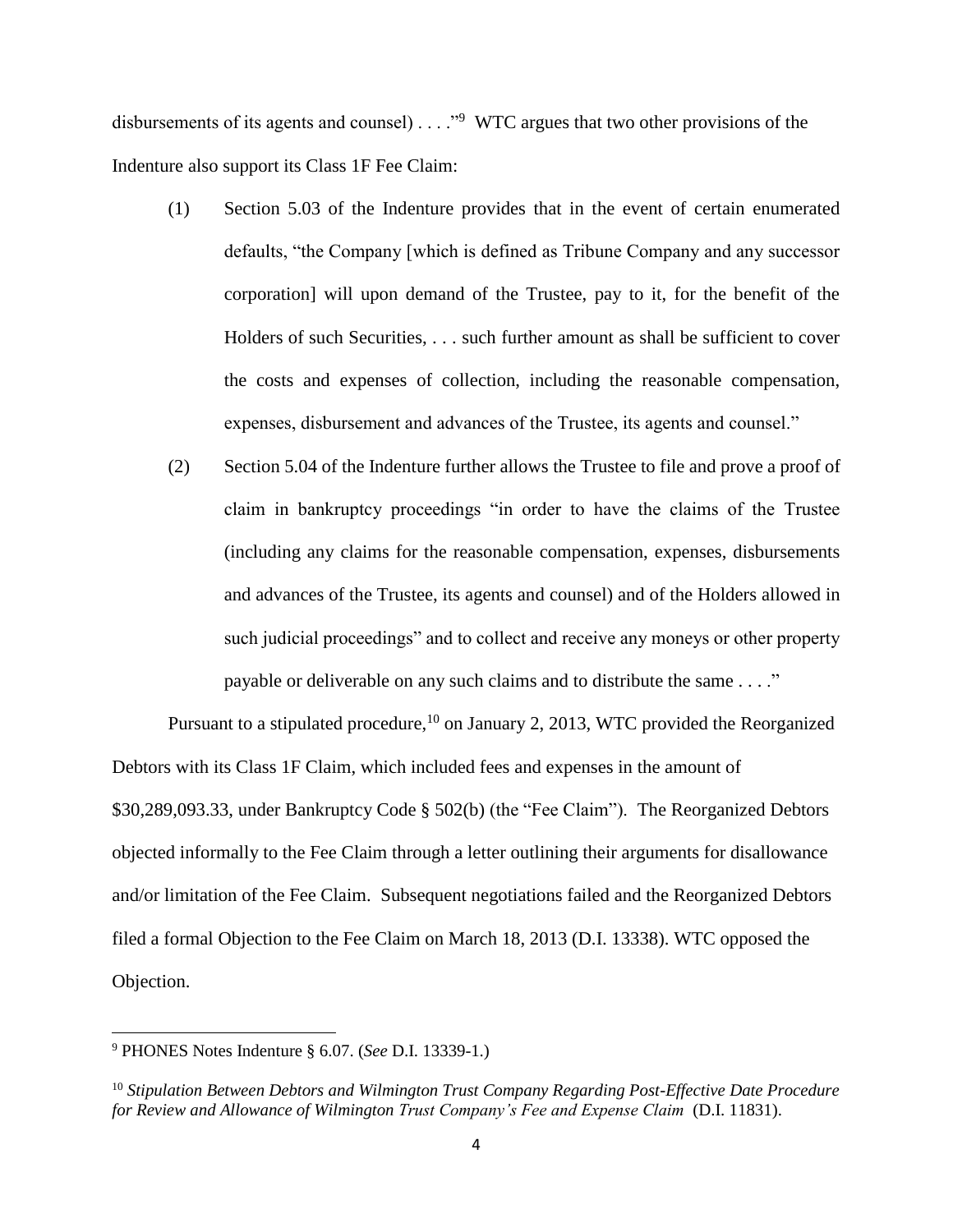By Order dated June 26, 2013 (D.I. 13642), upon agreement of the parties, I appointed Joseph J. Farnan, Jr., a retired Delaware District Court Judge (the "Mediator"), pursuant to Local Rule 9019-5, to mediate the Reorganized Debtors' Objection to WTC's Fee Claim, along with other contested fee matters. The Mediator's Report and Recommendation, dated October 24, 2014 (the "Mediator's Report"), recommended disallowance of the Fee Claim.<sup>11</sup>

After a telephonic status conference with the parties, I issued an Order dated December 19, 2014 (D.I. 14011) that established a schedule for the parties' supplemental submissions regarding WTC's Class 1F Claim. On January 20, 2015, WTC filed its limited objection to the Mediator's Report and Recommendation ("WTC's Report Objection"). On February 20, 2015, the Reorganized Debtors filed their response to WTC's Report Objection.

#### DISCUSSION

Courts have long been divided over the issue of whether an unsecured creditor can recover postpetition attorney's fees and costs as part of its allowed claim against a bankruptcy estate.<sup>12</sup> Although the Third Circuit Court of Appeals has not decided the issue, some courts in this Circuit have determined that postpetition attorney's fees are not recoverable as part of an

<sup>&</sup>lt;sup>11</sup> The Mediator's Report and Recommendation also recommended disallowance of WTC's claim for Creditors' Committee member fees and expenses under Section 9.1.3 of the Plan, and recommended allowance of a substantial contribution claim pursuant to Bankruptcy Code § 503(b)(3) and (4) in the amount of \$496,592.22 for its efforts to appoint an Examiner, which led to renegotiation of the proposed plan which provided greater benefits for all non-LBO creditors. These recommendations were not contested, as noted in the December 19, 2014 Order.

<sup>&</sup>lt;sup>12</sup> *SNTL Corp. v. Centre Ins. Co. (In re SNTL Corp.),* 571 F.3d 826, 840 n.16 (9<sup>th</sup> Cir. 2009) (discussing split by courts and listing cases).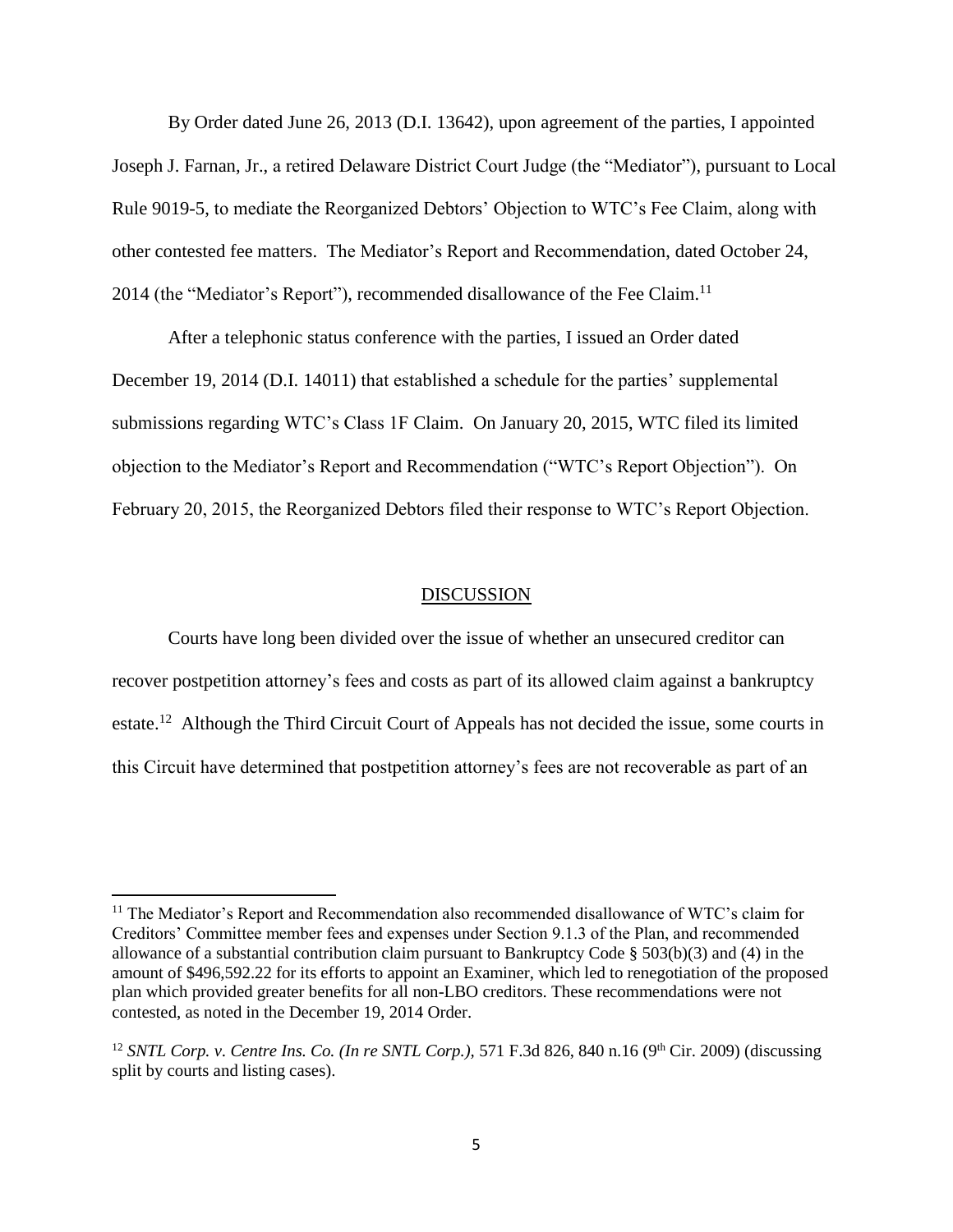allowed unsecured claim.<sup>13</sup> The *Global Industrial Technologies* Court recognized four arguments in support of this position:

- First, "[b]ecause § 506(b) of the Bankruptcy Code expressly provides for the allowance of postpetition attorneys' fees for oversecured creditors, and neither § 506(b) nor any other provision of the Bankruptcy Code provides for the allowance of such fees for unsecured creditors, it follows that unsecured creditors have no clear entitlement to postpetition attorneys' fees."<sup>14</sup> Courts rely on the maxim of *expressio unius est exclusio alterius* (the expression of one is the exclusion of the alternatives).
- Second, the United States Supreme Court's decision in *Timbers* decided that § 506(b) permitted only oversecured creditors to recover postpetition interest on their claims.<sup>15</sup> Because § 506(b) provides for the allowance of postpetition fees *and*

<sup>&</sup>lt;sup>13</sup> *Global Indus.*, 327 B.R. at 239 ("The court agrees with the majority of courts that unsecured creditors may not include postpetition attorneys' fees in their claims from a bankruptcy estate.") (listing cases);*See also The Finova Group, Inc. v. BNP Paribas (In re The Finova Group, Inc.),* 304 B.R. 630, 638 (D. Del. 2004); *In re Loewen Group Int'l, Inc.* 274 B.R. 427, 444 n.36 (Bankr. D. Del. 2002) (not followed on other grounds).

<sup>14</sup> *Global Indus.,* 327 B.R. at 239. Section 506(b) provides:

<sup>(</sup>b) To the extent that an allowed secured claim is secured by property the value of which, after any recovery under subsection (c) of this section [related to the reasonable and necessary costs of preserving or disposing of such property] is greater than the amount of such claim, there shall be allowed to the holder of such claim, interest on such claim, and any reasonable fees, costs, or charges provided for under the agreement or State statute under which such claim arose.

<sup>11</sup> U.S.C. § 506(b).

<sup>15</sup> *Id.* at 240 citing *United Sav. Ass'n of Texas v. Timbers of Inwood Forest Assoc., Ltd.,* 484 U.S. 365, 108 S.Ct. 626, 98 L.Ed.2d 740 (1988).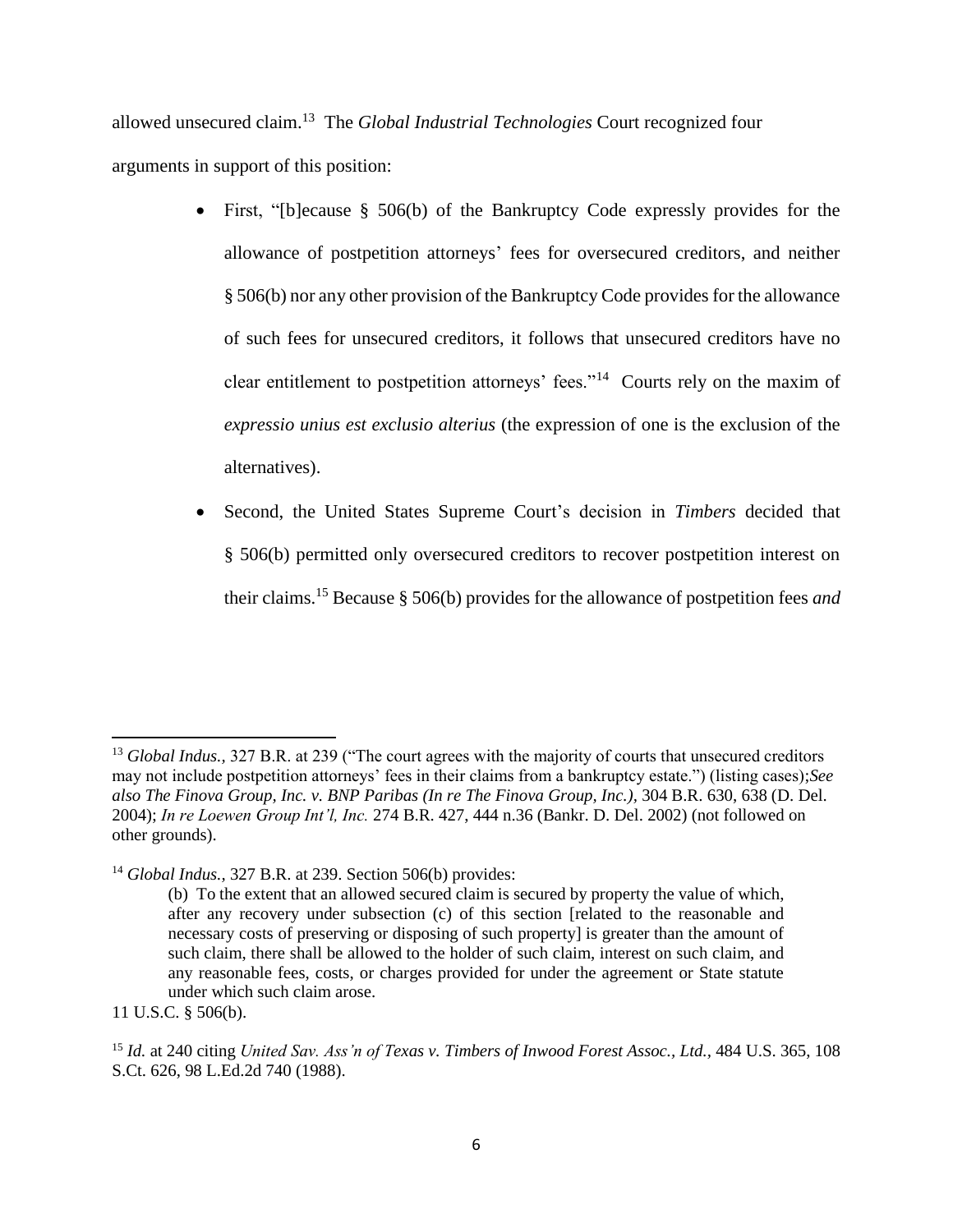interest, courts apply this reasoning to restrict allowance of postpetition fees only to oversecured creditors.<sup>16</sup>

- Third, Bankruptcy Code § 502(b) requires a court to determine the amount of a claim *as of the date the petition was filed*.<sup>17</sup> Then, as set forth in the "First" paragraph above, § 506(b) adds postpetition interest and fees to the extent a creditor is oversecured.
- Fourth, "it is inequitable to allow certain unsecured creditors to recover postpetition attorney's fees at the expense of similarly situated claimants. To allow one group of unsecured creditors to recover more than their prepetition debt unfairly discriminates against the others because it reduces the pool of assets available to all unsecured creditors pro rata."<sup>18</sup>

In his report, the Mediator observed, "it is a reasonable conclusion that Congress would not have to expressly provide for the recovery of post-petition fees by oversecured creditors if such fees were generally recoverable by all creditors."<sup>19</sup> I agree with the reasoning set forth in *Global Industrial Technologies* and the Mediator's Report; especially the conclusion that the plain language of § 502(b) and § 506(b), when read together, indicate that postpetition interest, attorney's fees and costs are recoverable only by oversecured creditors.<sup>20</sup>

l

<sup>18</sup> *Id.*

<sup>19</sup> Mediator's Report at 13.

<sup>20</sup>*See* Mark S. Scarberry, *Interpreting Bankruptcy Code Sections 502 and 506: Post–Petition Attorneys' Fees in A Post–Travelers World,* 15 AM. BANKR. INST. L.REV. 611 (2007). Professor Scarberry sets forth a well-reasoned analysis of § 502(b), § 506(a) and § 506(b) that further supports this conclusion.

<sup>16</sup> *Global Indus.,* 327 B.R. at 740.

 $17$  *Id.*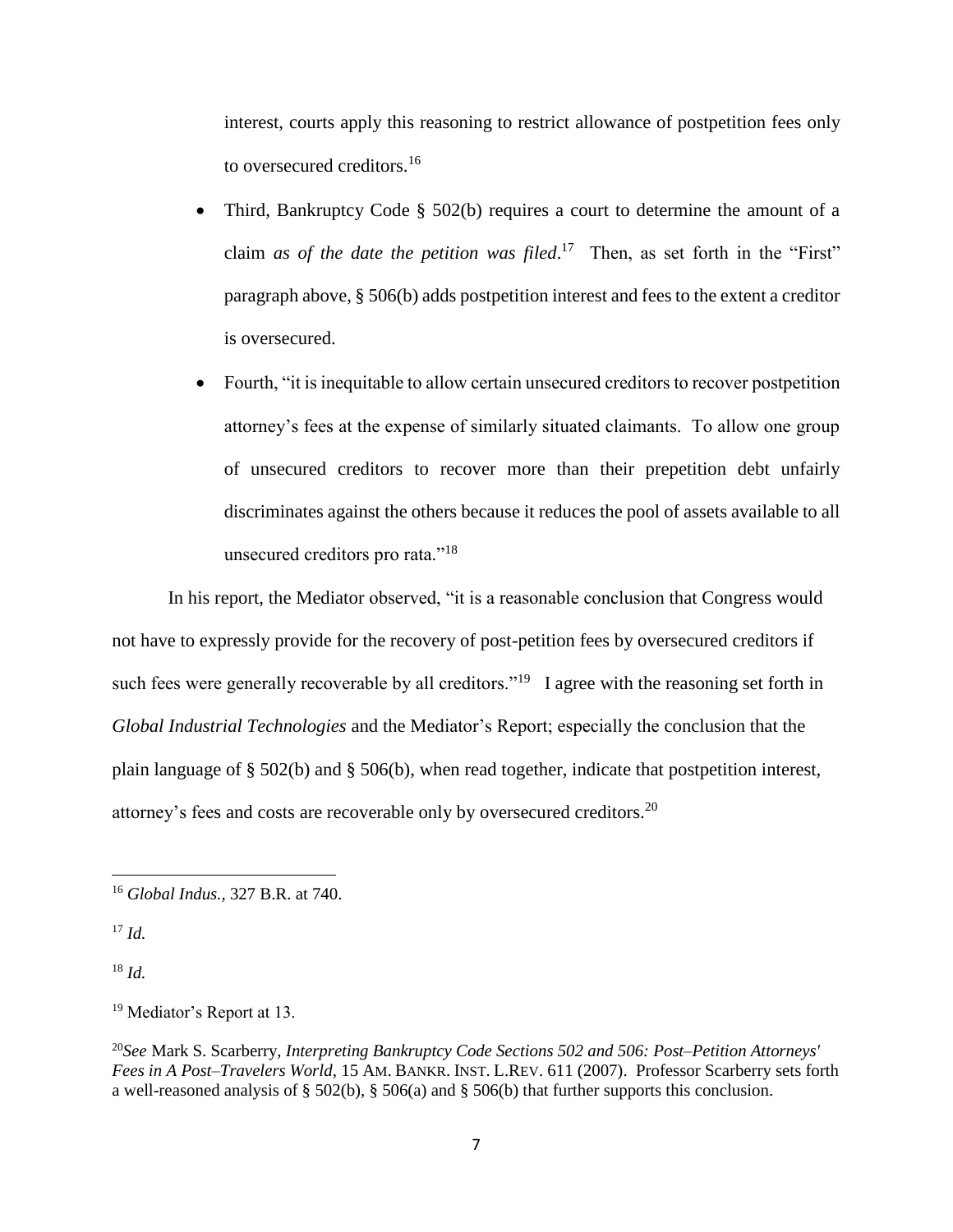Finally, as noted in the Mediator's Report, denying postpetition attorney's fees to unsecured creditors does not leave those claimants without recourse.<sup>21</sup> Creditors may seek payment of postpetition fees and expenses under  $\S 503(b)(3)(D)$  and  $\S 503(b)(4)$ , which allow an administrative claim for actual, necessary expenses that confer a "substantial contribution" on the bankruptcy estate.

WTC objects to the Mediator's Report for failing to recognize that, after the Supreme Court decided *Travelers*, an "overwhelming" number of courts considering the postpetition attorney's fees issue have rejected the majority rule. Before discussing this argument, a brief review of the *Travelers* decision is helpful.

The *Travelers* Court considered the Ninth Circuit's *Fobian* rule that disallowed claims against a bankruptcy estate for attorney's fees arising from litigating issues that were "peculiar to federal bankruptcy law," rather than basic contract enforcement issues.<sup>22</sup> The *Travelers* Court rejected the *Fobian* rule, concluding that it had no support in the Bankruptcy Code.<sup>23</sup> The Court recognized the presumption that "claims enforceable under applicable state law will be allowed in bankruptcy unless they are expressly disallowed."<sup>24</sup> However, the *Travelers* Court did *not* consider the argument that § 506(b) "categorically disallows unsecured claims for contractual attorney's fees" because the issue was not raised in the lower courts.<sup>25</sup> The Supreme Court

<sup>21</sup> Mediator's Report at 14.

<sup>22</sup> *Travelers,* 549 U.S. at 447.

<sup>23</sup> *Id* at 452.

<sup>24</sup> *Id.*

<sup>25</sup> *Id.* at 454.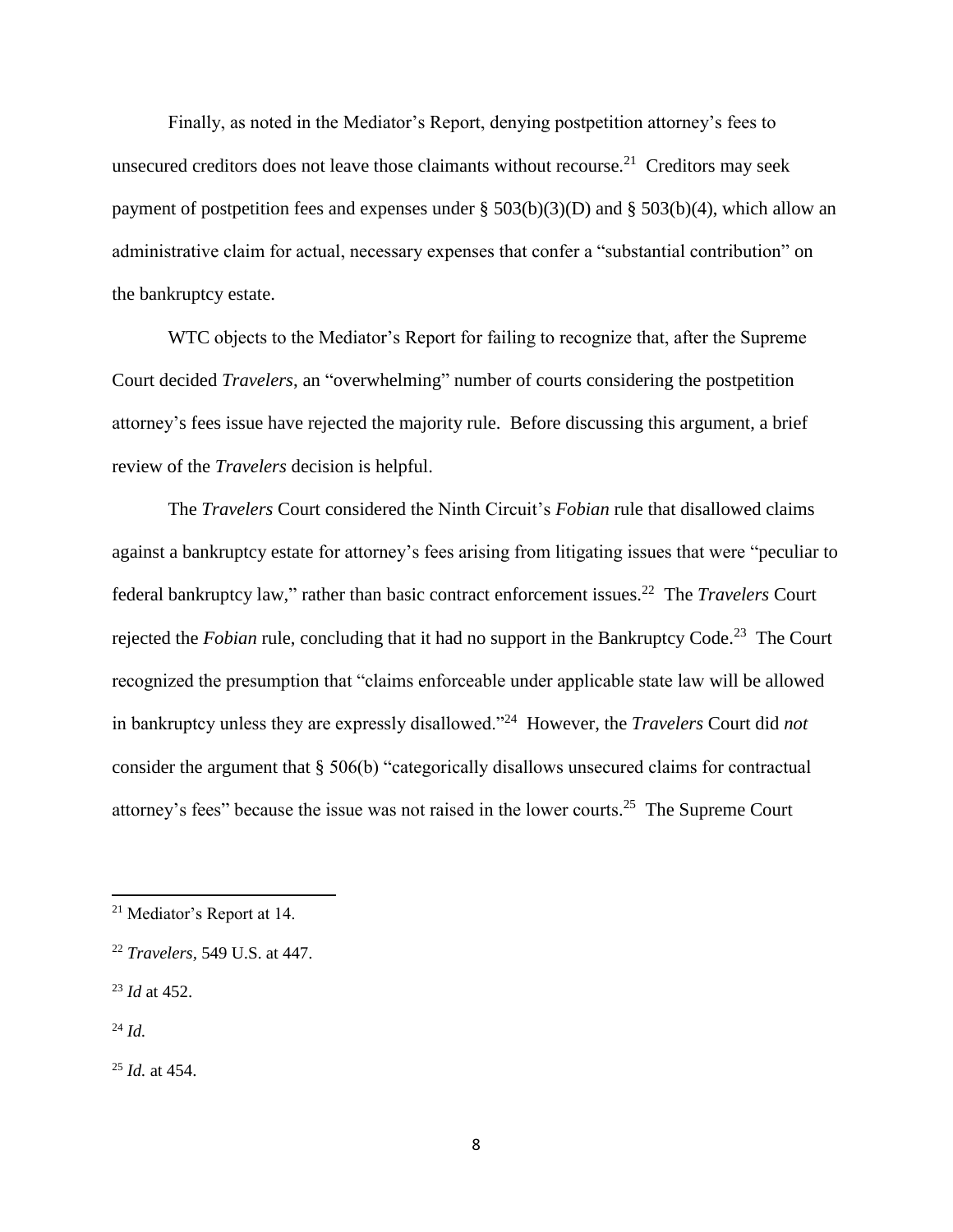wrote: "we express no opinion with regard to whether, following the demise of the *Fobian* rule, other principles of bankruptcy law might provide an independent basis for disallowing Travelers' claim for attorney's fees."<sup>26</sup>

Accordingly, *Travelers* did not address the division among courts over whether unsecured creditors can recover postpetition attorney's fees as part of their claims. WTC's premise that an overwhelming number of courts considering this issue post-*Travelers* have rejected the majority position is simply untrue. Instead, the split in decisions continues.<sup>27</sup> The post-*Travelers* cases from this district cited by WTC as allowing postpetition attorney's fees, involve *oversecured* creditors' claims. <sup>28</sup> WTC's challenge to the Mediator's Report based on post-*Travelers* case law is unfounded.

<sup>28</sup> *OHC Liquidation Trust v. United States Fire Ins. Co (In re Oakwood Homes Corp.)*, 394 B.R. 352 (Bankr. D. Del. 2008) (When considering the claim of a creditor holding excess collateral, the Court recognized that New York courts award attorney's fees pursuant to the express terms of an indemnity agreement and, "in the bankruptcy context, the Supreme Court has held that attorneys' fees authorized by prepetition contracts may be awarded even if they are incurred in postpetition litigation."); *Rockland Credit Finance, LLC v. Ceda Mill, Inc. (In re Ceda Mills, Inc.),* No. 04-24452, 2009 WL 8556804 (Bankr. W.D. Pa. Feb. 11, 2009) (deciding that unimpaired, secured creditor was entitled to collect postpetition interest, attorney's fees and costs and, further, because the estate was *solvent*, the creditor could collect postpetition interest, attorney's fees and costs even if was determined that the claim was unsecured).

 $\overline{\phantom{a}}$ <sup>26</sup> *Id.* at 455.

<sup>&</sup>lt;sup>27</sup>*Compare In re Old Colony, LLC,* 476 B.R. 1, 31-32 (D. Mass. 2012) ("where the bankruptcy estate is unable to pay all other creditors in full, postpetition attorneys' fees are not allowable as part of an unsecured claim even where provided for in the underlying contract"); *In re Seda France, Inc.,* No. 10- 12948 CAG, 2011 WL 3022563, \*4 (Bankr. W.D. Tex. July 22, 2011) (following a three-step analysis of § 502(b), § 506(a) and § 506(b) as set forth in Scarberry, *supra.* n. 20, and deciding that post-petition attorney's fees are postpetition claims); and *In re Electric Machinery Enters., Inc.,* 371 B.R. 549, 551 (Bankr. M.D. Fla. 2007) (adopting majority rule); *with SNTL Corp.,* 571 F.3d at 842-43 (disagreeing with the majority approach, "as it is inconsistent with the Bankruptcy Code's broad definition of "claim," which . . . includes any right to payment, whether or not that right is contingent and unliquidated" and determining that the majority courts incorrectly conflate the allowance functions of § 506(b) and § 502(b)); and *In re Holden,* 491 B.R. 728, (Bankr. E.D.N.C. 2013) (same).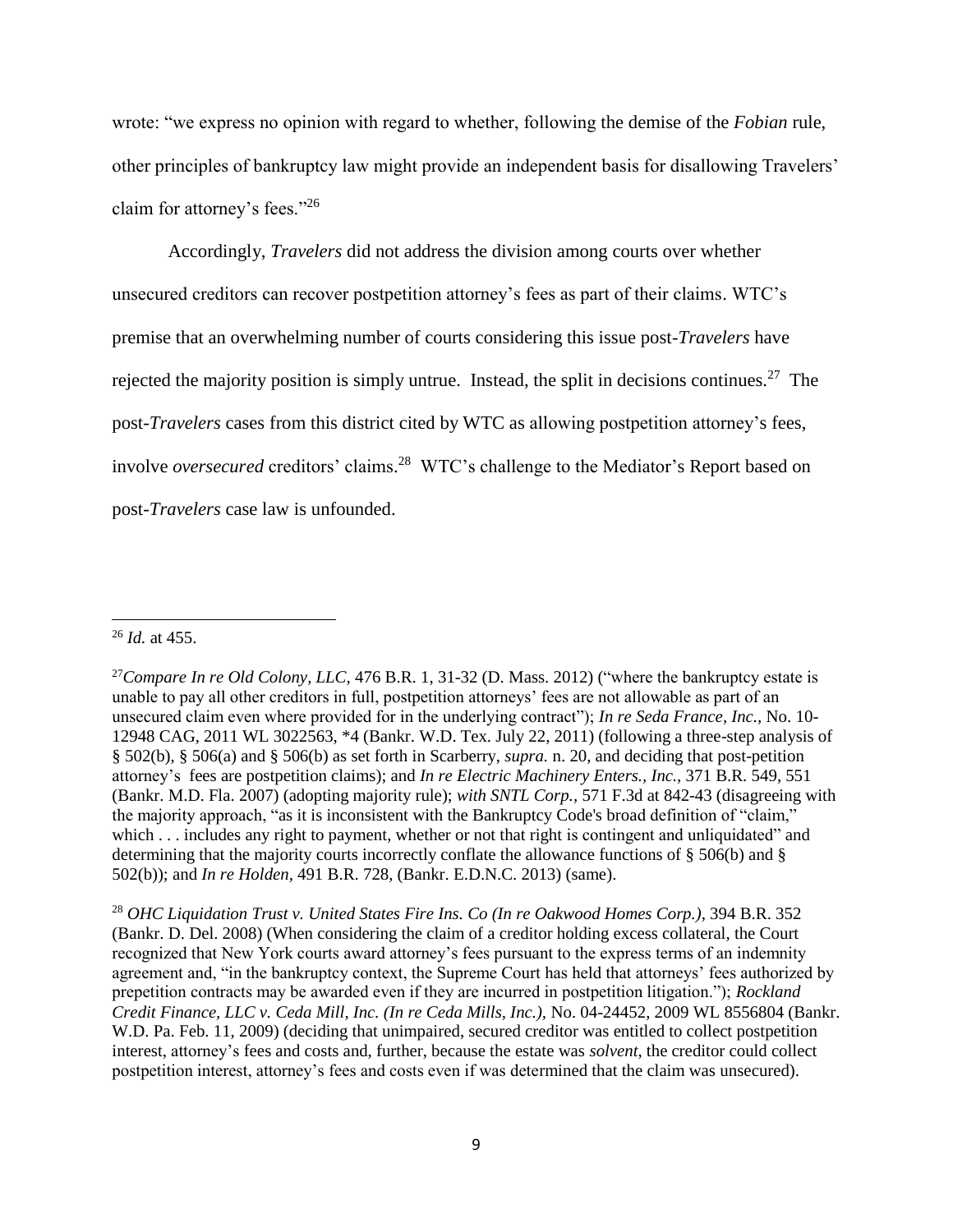Accordingly, I will accept the recommendation in the Mediator's Report and disallow WTC's Fee Claim.<sup>29</sup> An appropriate Order follows.

BY THE COURT:

 $\sim$   $\sim$   $\sim$   $\sim$   $\sim$ KEVIN J. CAREY UNITED STATES BANKRUPTCY COURT

DATED: November 19, 2015

 $\overline{a}$ 

 $29$  The Reorganized Debtors asserted alternative theories for substantially reducing the Fee Claim based on the terms of the Indenture and the unreasonableness of the fees. However, those arguments are not discussed herein since I conclude that the Fee Claim should be disallowed.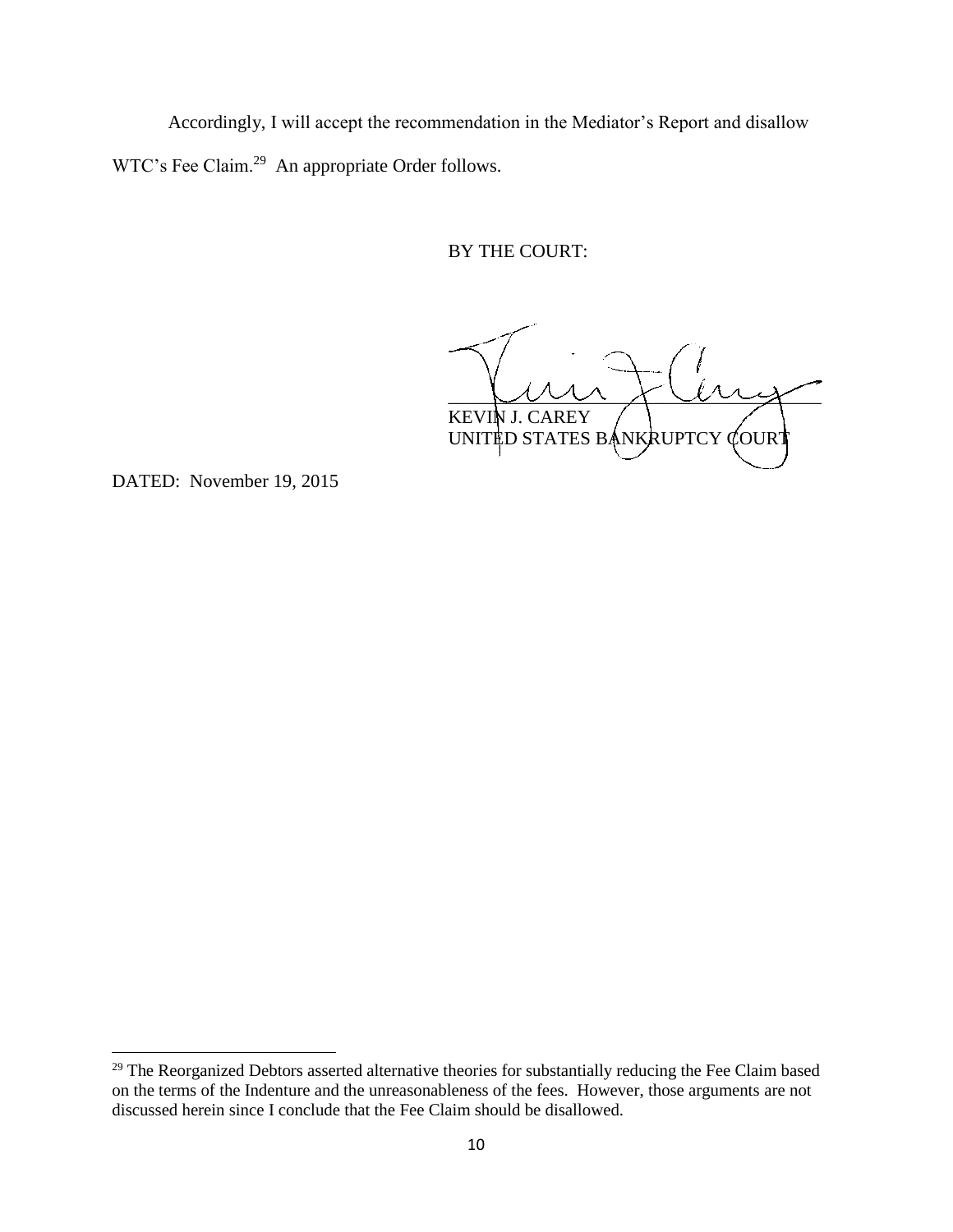## **UNITED STATES BANKRUPTCY COURT FOR THE DISTRICT OF DELAWARE**

:

:

 $\overline{a}$ 

In re: CHAPTER 11

TRIBUNE MEDIA COMPANY, *et al.*, 1

Reorganized Debtors : (D.I. 13338; 14028)

\_\_\_\_\_\_\_\_\_\_\_\_\_\_\_\_\_\_\_\_\_\_\_\_\_\_\_\_\_\_\_\_\_\_\_\_\_\_\_

\_\_\_\_\_\_\_\_\_\_\_\_\_\_\_\_\_\_\_\_\_\_\_\_\_\_\_\_\_\_\_\_\_\_\_\_\_\_\_

: Case No. 08-13141 (KJC)

## **ORDER SUSTAINING THE REORGANIZED DEBTORS' OBJECTION TO THE CLASS 1F OTHER PARENT CLAIM ASSERTED BY WILMINGTON TRUST COMPANY**

AND NOW, this 19<sup>th</sup> day of November, 2015, upon consideration of the Reorganized

Debtors' Objection to Class 1F Other Parent Claim Asserted by Wilmington Trust Company

(D.I. 13338) (the "Claim Objection"), and the response thereto, and upon consideration of the

Mediator's Report and Recommendation dated October 24, 2014 (the "Mediator's Report"), and

the Limited Objection to the Mediator's Report and Recommendation (D.I. 14028), and the

<sup>&</sup>lt;sup>1</sup> The Reorganized Debtors, or successors-in-interest to the Reorganized Debtors, in these chapter 11 cases are: Tribune Media Company; California Community News, LLC; Chicago Tribune Company, LLC; Chicagoland Publishing Company, LLC; Chicagoland Television News, LLC; forsalebyowner.com, LLC; ForSaleByOwner.com Referral Services LLC; Hoy Publications, LLC; Internet Foreclosure Service, LLC; KDAF, LLC; KIAH, LLC; KPLR, Inc.; KRCW, LLC; KSWB, LLC; KTLA, LLC; KTXL, LLC; KWGN, LLC; Los Angeles Times Communications LLC; Magic T Music Publishing Company, LLC; NBBF, LLC; Oak Brook Productions, LLC; Orlando Sentinel Communications Company, LLC; Sun-Sentinel Company, LLC; The Baltimore Sun Company, LLC; The Daily Press, LLC; The Hartford Courant Company, LLC; The Morning Call, LLC; Tower Distribution Company, LLC; Towering T Music Publishing Company, LLC; Tribune 365, LLC; Tribune Broadcasting Company, LLC; Tribune Broadcasting Hartford, LLC; Tribune Broadcasting Indianapolis, LLC; Tribune Broadcasting Seattle, LLC; Tribune CNLBC, LLC; Tribune Content Agency, LLC, LLC; Tribune Content Agency London, LLC; Tribune Direct Marking, LLC; Tribune Entertainment Company, LLC; Tribune Investments, LLC; Tribune Media Services, LLC; Tribune ND, LLC; Tribune Publishing Company, LLC; Tribune Television New Orleans, Inc.; Tribune Washington Bureau, LLC; WDCW, LLC; WGN Continental Broadcasting Company, LLC; WPHL, LLC; WPIX, LLC; WPMT, LLC; WSFL, LLC; WXMI, LLC.